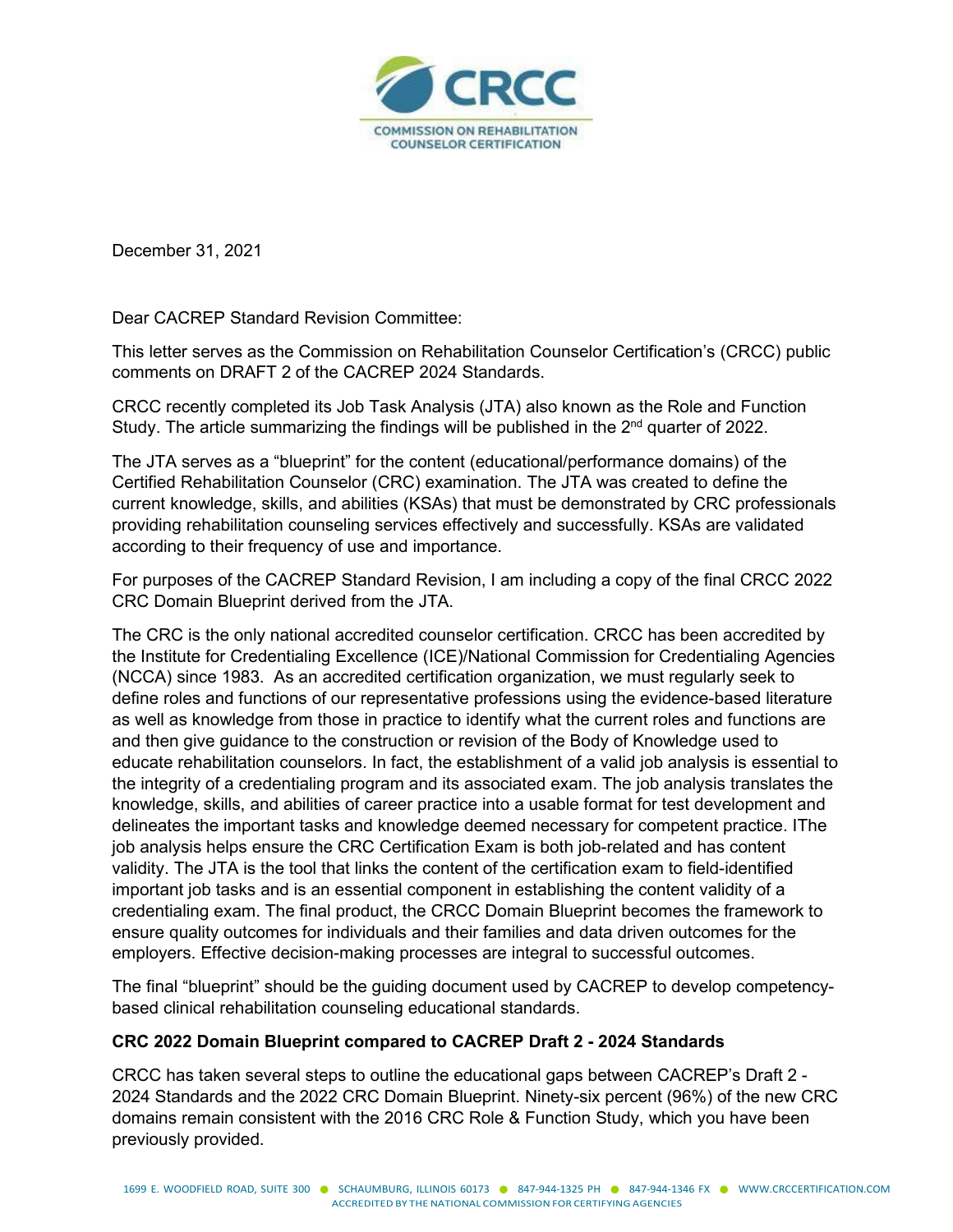**Step 1:** CRCC surveyed educators to identify how they are teaching to the 2016 Role & Function study vs. the CACREP Standards.

Many faculty shared concerns that CACREP standards have omitted disability concepts from rehabilitation counseling programs. They also reported that they are not integrating many of the CRC domains in their courses because they are following CACREP Standards

#### Quote from a former board member of CACREP

*"Currently Rehabilitation Counseling degree programs are accredited by the Council for Accreditation of Counseling and Related Educational Programs (CACREP) after the Council on Rehabilitation Education (CORE) merged with CACREP in 2017. At that time, all CORE accredited programs and standards were "ported over" and accredited by CACREP. Presently there are two types of specialty accreditation available to rehabilitation counseling and students and programs that emphasize differing emphases, scopes of practice and strengths of the field; Rehabilitation Counseling (emphasizing the historically traditional vocational and rehabilitation counseling practices; and Clinical Rehabilitation Counseling (emphasizing the working with persons with primary or co-occurring mental health disabilities and mental health interventions relevant to them)."* 

This statement represents what is happening to the rehabilitation programs and how CACREP standards continue to dilute the focus of rehabilitation and disability counseling programs.

**Step 2:** CRCC analyzed data of eleven (11) CRC exams over four (4) years to determine trends, specifically where students pass rates declined. The data below represents where rehabilitation educational programs report shifting their course work to align with the CACREP standards causing very low pass rates in the domains noted below.

**We recommend**: CACREP include in their standard that rehabilitation programs must cover key standards/domains specific to disability.

- Exam trends:
	- o Each exam covers 12 domains and has two sections Counseling and Rehabilitation & Disability.

#### **COUNSELING SECTION OF THE CRC EXAM:**

- Counseling Theories & Techniques, and Evidence-Based Practice
- Crisis and Trauma Counseling and Interventions
- Assessment/Evaluation, Occupational Analysis and Service Impementation
- Case Management

## **REHABILITATION & DISABILITY SECTION OF THE CRC EXAM:**

- Professional Orientation and Ethical Practice
- Medical and Psychosocial Aspects of Chronic Illness and **Disability**
- Assessment/Evaluation, Occupational Analysis and Service Implementation
- Career Development and Job Placement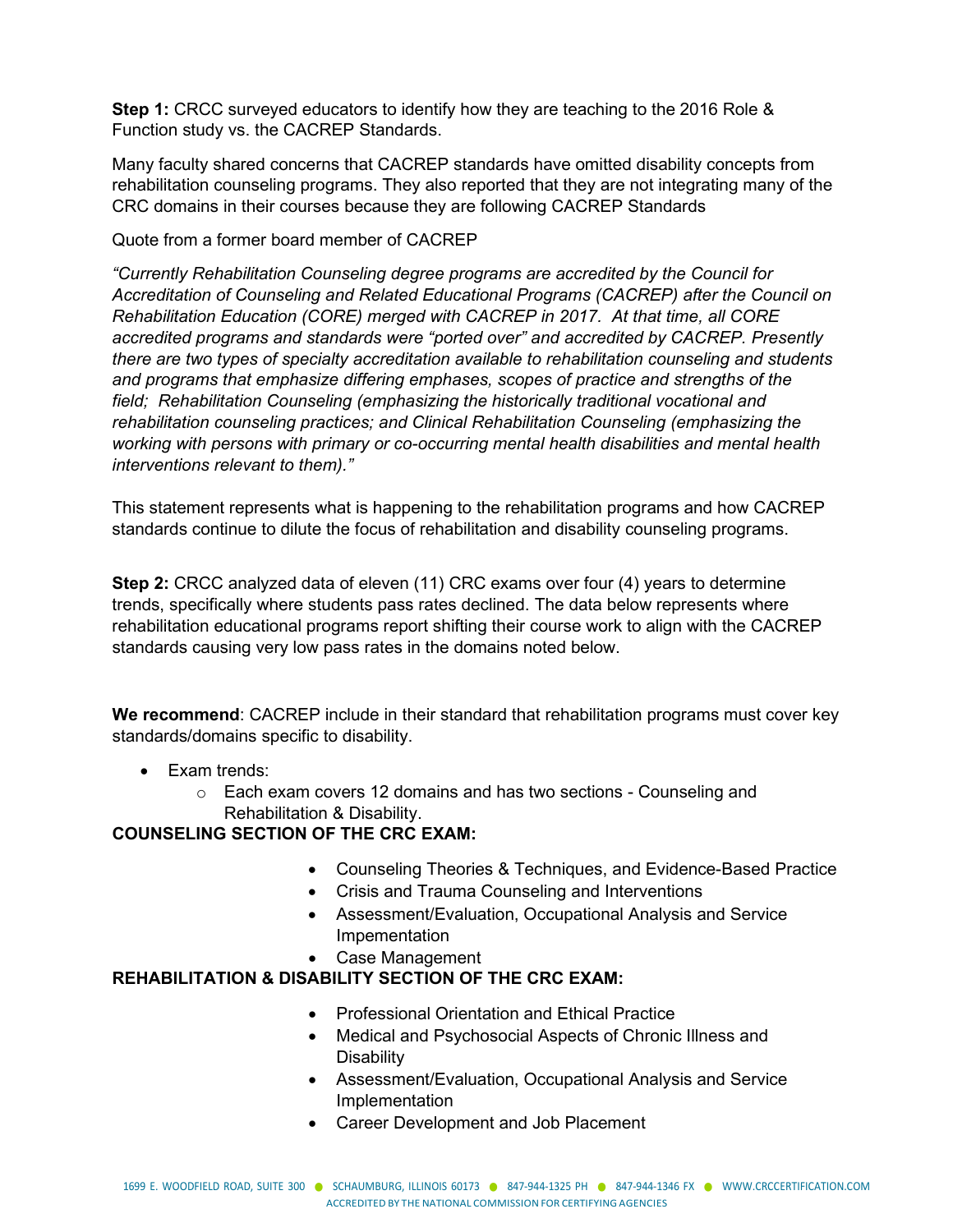- Business Engagement
- Community Resources and Partnerships
- Case Management
- Health Care and Disability Management

**Step 3:** During the past two months CRCC and several subject matter experts (SMEs) completed a cross walk of the current 2022 CRC Domain Blueprint and CACREP's Draft 2 – 2024 Standards. The gaps we found are consistent with the failure rate of students noted above and areas that faculty are not covering based on CACREP's standards.

After a thorough review, CRCC's position remains the same. CACREP has modified the current standards and specialty areas and created one standard now called "*Foundational Counseling Curriculum."* While many of the Foundational Counsleing Curriculum Standards overlap different counseling professions, there are several that should remain specific to the counseling specialty, or at the very least repeat in the specialty area with defined content curriculum. Below we have highlighted those areas along with areas left out of the standards which are specific to Rehabilitation Counseling.

Below is the CRCC 2022 Domain Blueprint.

**CRCC is requesting the highlighted domains areas to be added to the Clinical Rehabilitation Counseling & Rehabilitation Counseling Program specialty standards.** *The domain's below are not to be incorporated under the Foundational Counseling Standards as these are specific to CRCC's JTA and reflect the work of the rehabilitation counselor.*

| 1. Professional Orientation and Ethical Practice | 10.7% |
|--------------------------------------------------|-------|

#### **A. Upholdprofessionalethicalstandardsforrehabilitation counselors and manage risk.**

#### **[Counseling section of the exam]**

- a) Conceptualize and articulate the counseling relationship
- b) Adhere to and ensure confidentiality, privileged communication, andprivacy
- c) Understand how to promote and participate in advocacy and ensure accessibility
- d) Maintain professional roles to ensure appropriate service provision
- e) Maintain appropriate relationships with other professionals
- $f$ ) Understand the differing professional relationships in forensic and indirect services
- g) Understand the ethical requirements of evaluation, assessment, and **interpretation**
- h) Understand the ethical requirements in the roles of teaching, supervising, and training
- i) Understand the ethical implications of research and publication
- j) Understand the limits and ethical implications of the use of technology and distance counseling
- k) Understand and ensure appropriate business practices
- l) Understand and apply ethical decision-making models and processes.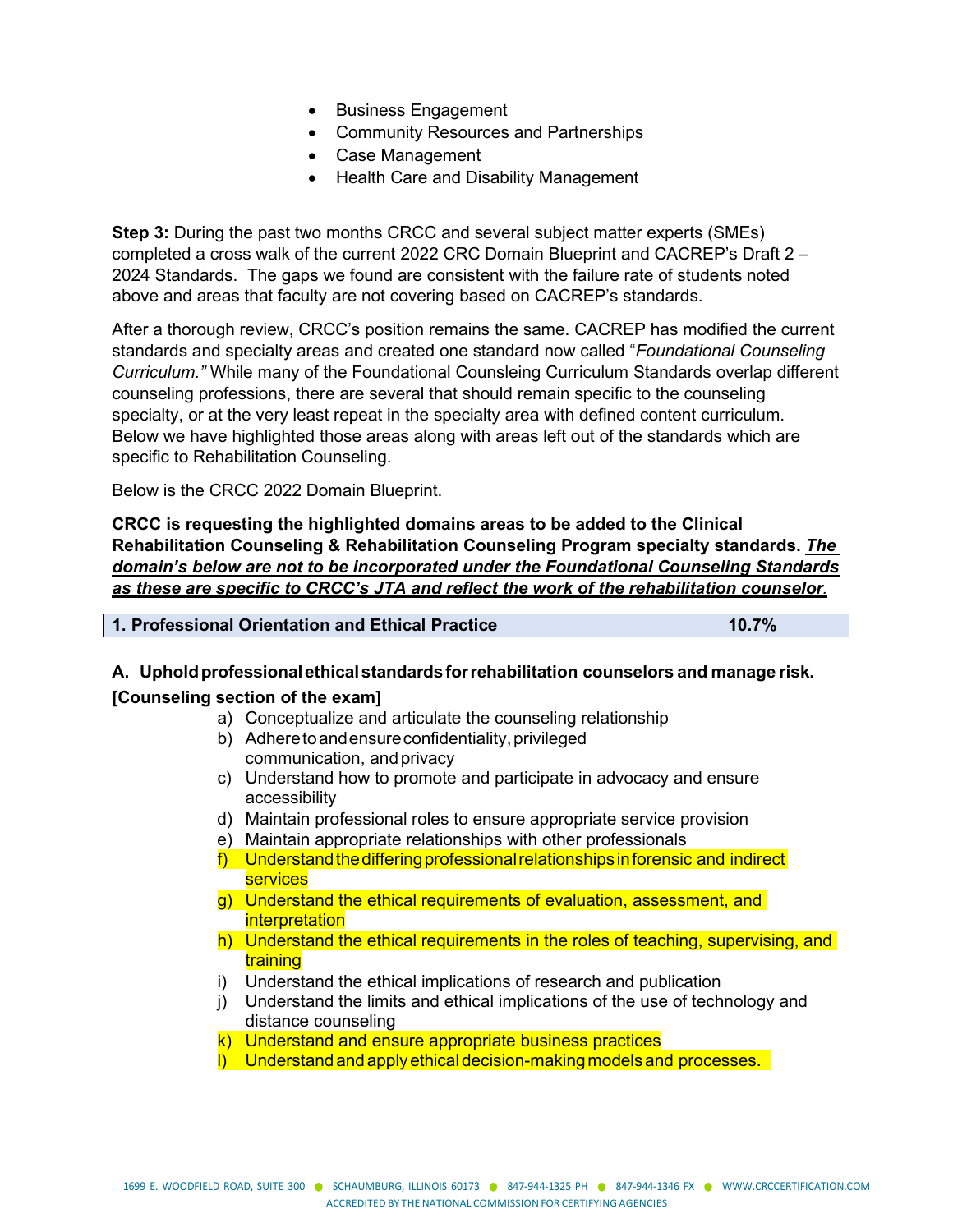#### **B. Understand and apply laws and public policy affecting individuals with disabilities. [Rehabilitation section of the exam]**

- a) Summarize and synthesize the impacts of the Rehabilitation Act of 1973.
- b) Summarize and synthesize the impacts of Title V of the Rehabilitation Act of 1973 – Sections 501-504.
- c) Summarize and synthesize the impacts of the Rehabilitation Act of 1973, as Amended.
- d) Understand the impact of SSI/SSDI on employment, independent living, and economicself-sufficiency.
- e) Understand the impact of veteran benefits (e.g., service- connected disability compensation and non-service-connected pension) on employment, independent living and economic self-sufficiency. NEW IN CRCC 2022 BLUEPRINT
- f) Summarize and synthesize the impacts of the Fair Labor Standards Act.
- $q)$  Understand the definition of a disability in ADA, the uses of the definition, and how the definition relates to the rights guaranteed by the ADA.
- h) Understand the rights guaranteed by the ADA in an employment setting.
- i) Understand the definition of a reasonable accommodation as defined by the ADA.
- $\mathbf{j}$  Understand the rights guaranteed by the ADA on public transportation.
- $k)$  Understand the changes to the definition of disability in the ADAAA, the changes tothe interactive process, and the implications for employees and employers. NEW IN CRCC 2022 BLUEPRINT
- l) Understand the role of the EEOC in relation to discrimination.
- m) Summarize and synthesize the impacts of IDEA.
- n) Summarize and synthesize the historical impacts of WIA.
- o) Understand the rights and limits guaranteed by FMLA.
- p) Understand the confidentiality and technology requirements of HIPAA.
- q) Understand the impact of TWWIIA(Ticket toWork) on employment,independent living, and economic self-sufficiency.
- r) Understand the impact and implications of WIOA on employmentoutcomes, independentliving, and economicself- sufficiency. NEW IN CRCC 2022 **BLUEPRINT**
- **C. Advocate for diversity, understand, and apply appropriateservicesthat address multicultural counseling issues. [Counseling section of the exam]**
- **D. Understand and apply appropriate rehabilitation terminology and concepts. [Rehabilitation & Disability section of the exam]**
- **E. Understandandidentifythedifferingprofessionalroles, functions, and effective relationships with other providers and professionals. [Counseling section of the exam]**
- **F. Understand the credentialing issues related to the rehabilitationcounseling professionandadvocatefor appropriate solutions. [Counseling section of the exam]**
- **G. Understand the differing organizational structures of rehabilitationcounseling practicesettings(e.g.,public, private-for-profit, and not-for-profit service delivery systems). [Rehabilitation & Disability section of the exam]**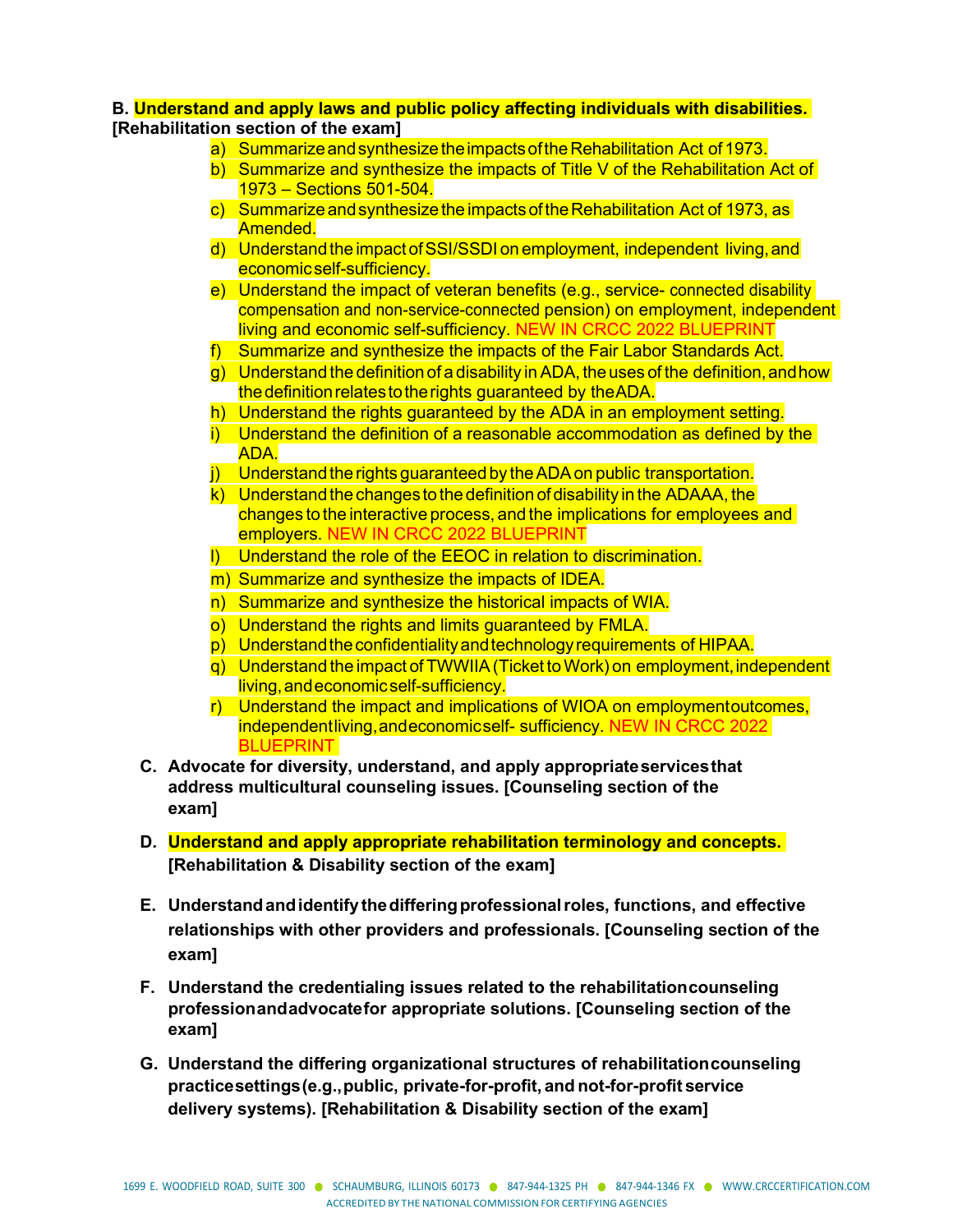# **H. Understand,synthesize, andapplyknowledgeof historical and philosophical foundations of rehabilitation counseling.[Rehabilitation & Disability section of the exam]**

|                                                                   | 11.3% |
|-------------------------------------------------------------------|-------|
| 2. Counseling Theories, Techniques, and Evidence - Based Practice |       |

**A. Applyclinicalproblem-solvingandcritical-thinkingskills. [Counseling section of the exam]**

### **B. Understand rehabilitation techniques for individuals with disabilities. [Rehabilitation & Disability section of the exam]**

### **C. Understand individual counseling theories. [Counseling section of the exam]**

- a) Integrated/Eclectic
- b) Rational-Emotive Behavior Therapy
- c) Reality Therapy
- d) Person-Centered
- e) Psychoanalytic
- f) Gestalt
- g) Trait-factor/Person Environment Fit
- h) Behavioral
- i) Cognitive/Behavioral
- j) Adlerian
- k) Solution-Focused
- l) Narrative
- m) Feminist
- n) Existential

### **D. Utilize individual counseling practices, interventions, and techniques. [Counseling section of the exam]**

- a) Systematic Desensitization
- b) Behavior Analysis and Therapy
- c) Social Skills
- d) Time Management
- e) Stress Management
- f) Restructuring
- g) Anger Management NEW IN CRCC 2022 BLUEPRINT
- h) Problem Solving Therapy NEW IN CRCC 2022 BLUEPRINT
- i) Person-centered practices NEW IN CRCC 2022 BLUEPRINT
- i) Mindfulness-basedpractices NEW IN CRCC 2022 BLUEPRINT

# **E. Understand substance use and treatment. [Counseling section of the exam]**

## **F. Establish and maintain effective working alliances with clients. [Counseling section of the exam]**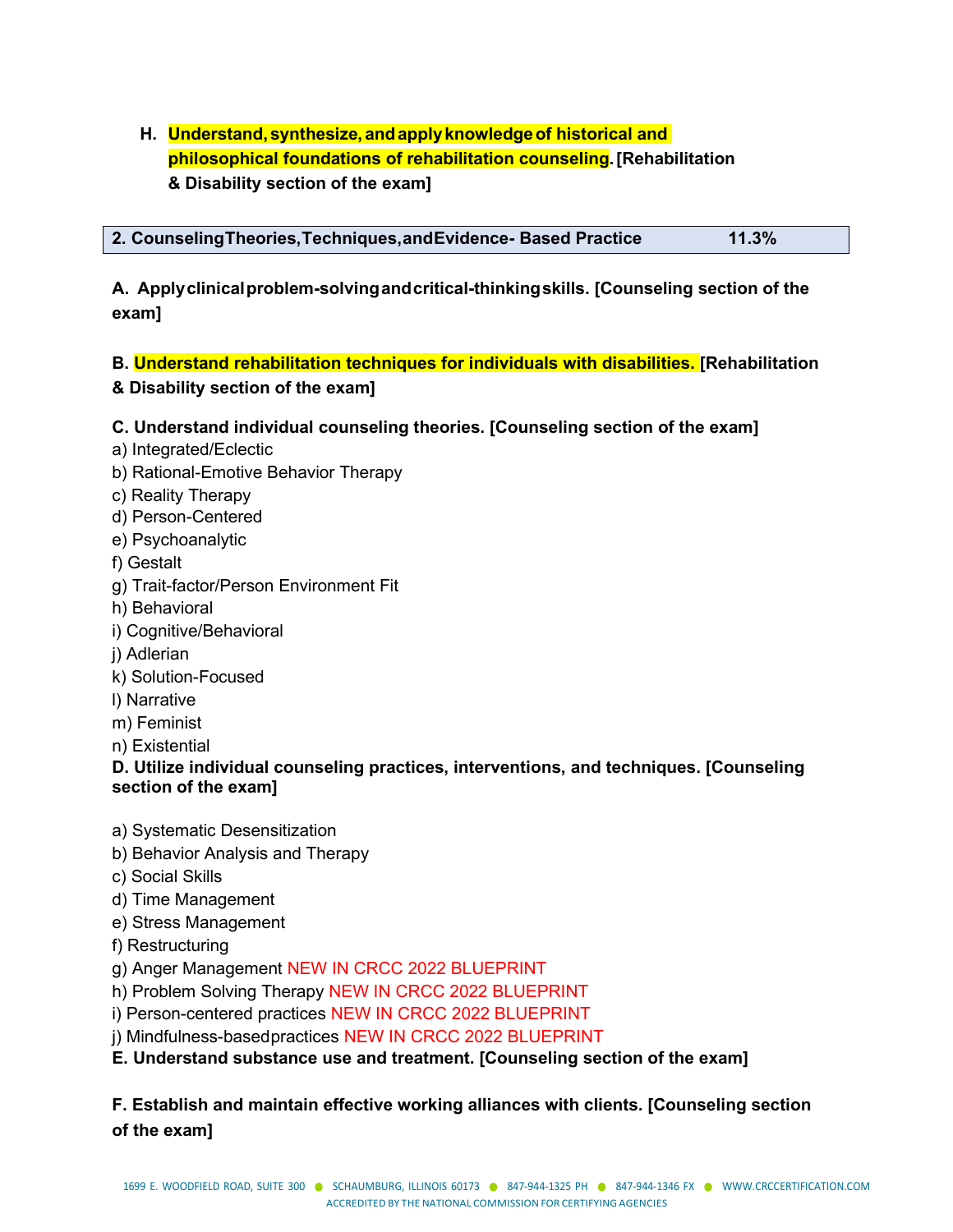**G. Understanddualdiagnosisandco-occurringdisorders. [Counseling section of the exam] NEW IN CRCC 2022 BLUEPRINT**

**H. Understandcounseling/trainingtohelpclientsdevelop workplace socialization skills.[Rehabilitation & Disability section of the exam]**

**I. Demonstrate motivational interviewing use and skills. [Counseling section of the exam]**

**J. Facilitate treatment planning for clinical conditions (e.g., depression, anxiety, PTSD). [Counseling section of the exam]**

**K. Understand human growth and development. [Counseling section of the exam]**

**L. Apply evidence-based psychosocial/psychiatric rehabilitationinterventionsin rehabilitationcounseling practice. [Rehabilitation & Disability section of the exam]**

**M. Apply evidence-based vocational interventions in rehabilitation counseling practice.[Rehabilitation & Disability section of the exam]**

**N. Applyorfacilitateevidence-basedcounseling/therapy for clientswithclinical diagnoses (e.g., depression, anxiety, PTSD). [Counseling section of the exam]**

**O. Applyorfacilitateevidence-basedcounseling/therapy for clients with substance use disorders. [Counseling section of the exam]**

**P. Understand theories and techniques of clinical supervision. [Counseling section of the exam]**

**Q. Recognizeandutilizeevidenceandresearch-based practices. [Counseling section of the exam]**

| 3. Group and Family Counseling | 70/ |
|--------------------------------|-----|
|                                |     |

**A. Understand family counseling theories. [Counseling section of the exam]**

**B. Incorporate family counseling practices and interventions. [Counseling section of the exam]**

**C. Understand group counseling theories. [Counseling section of the exam]**

**D. Incorporategroupcounselingpracticesand interventions. [Counseling section of the exam]**

| 4. Crisis and Trauma Counseling and Interventions | 6.0% |
|---------------------------------------------------|------|
|                                                   |      |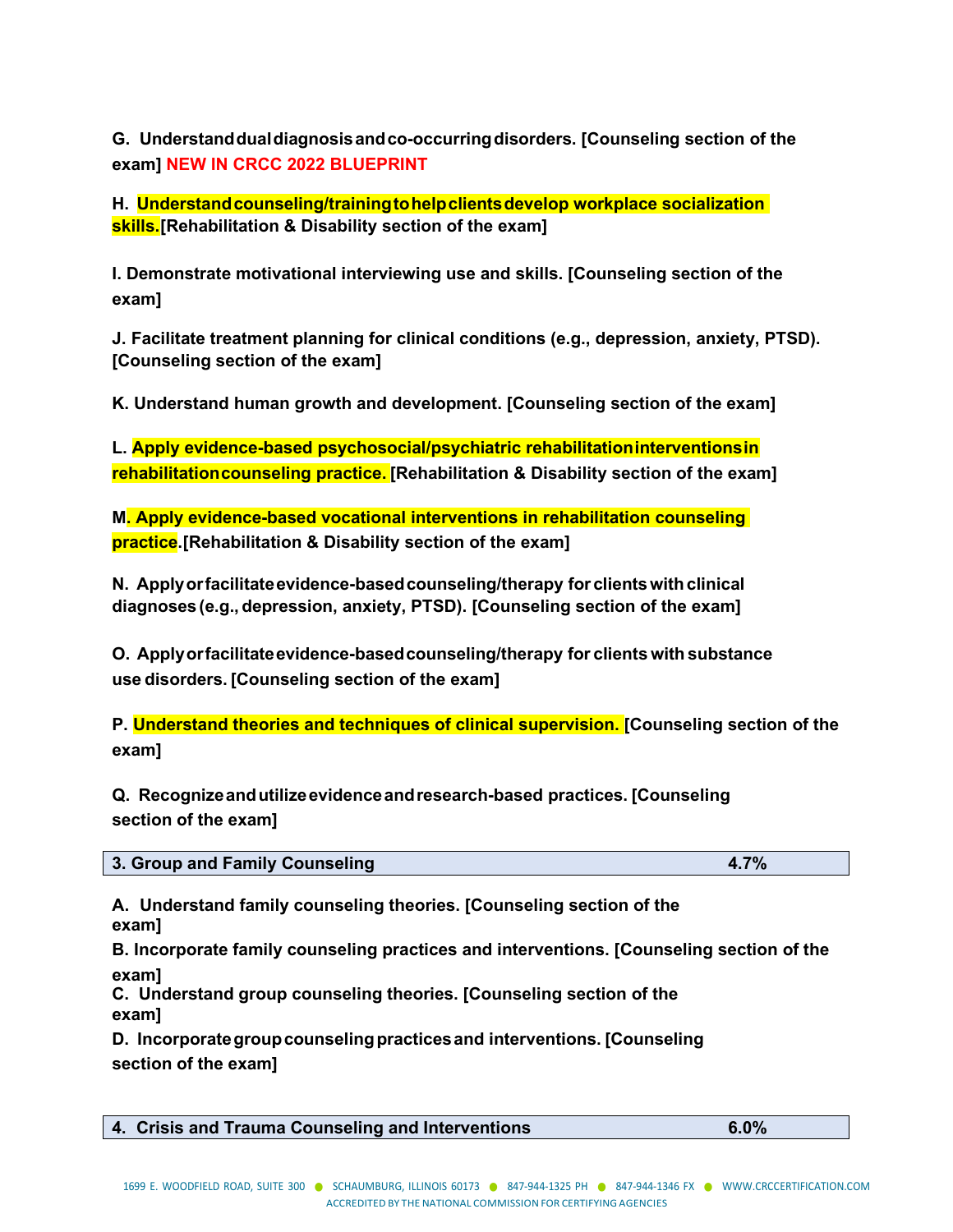- **A. Conduct assessmentof clientrisk anddevelopmentof a safety plan.[Counseling section of the exam]**
- **B. Provide effective rehabilitation counseling services for individuals with polytrauma injuries. [Counseling section of the exam]**
- **C. Understand the impactof crises, disasters, andother trauma-causingeventson peoplewithdisabilities.[Counseling section of the exam]**
- **D. Use principles of crisis intervention for people with disabilitiesduringcrises, disasters,andothertrauma- causing events.[Counseling section of the exam]**
- **E. Understand the emergency management system within rehabilitation agencies and in the community. [Counseling section of the exam]**

|  | 5. Medicaland Psychosocial Aspects of Chronic Illness and Disability | 9.3% |
|--|----------------------------------------------------------------------|------|
|  |                                                                      |      |

- **A. Evaluate the psychosocial and cultural impact of disability. [Rehabilitation & Disability section of the exam]**
	- a) Individual adjustment to disability
	- b) Human sexuality and disability issues
	- c) Family or support system adjustment to disability
- **B. Understand medical terminology. [Rehabilitation & Disability section of the exam]**
- **C. Applyknowledgeofthemedical aspects and implications of various disabilities. [Rehabilitation & Disability section of the exam]**
	- a) Mental Functions
	- b) Sensory Functions and Pain
	- c) Voice and Speech Functions and Structures
	- d) Cardiovascular,Hematological,Immunological,and Respiratory Functions and Structures
	- e) Digestive, Metabolic, and Endocrine Systems and Structures
	- f) Genitourinary and Reproductive Functions and Structures
	- g) NeuromusculoskeletalandMovementRelatedFunctionsand Structures
	- h) Skin and Related Functions andStructures
	- i) Nervous System Structures
	- j) Eye, Ear, and Related Structures
	- k) Learning and Applying Knowledge
	- l) Interpersonal Interactions and Relationships
	- m) General Tasks and Demands NEW IN CRCC 2022 BLUEPRINT
	- n) Communication NEW IN CRCC 2022 BLUEPRINT
	- o) Mobility NEW IN CRCC 2022 BLUEPRINT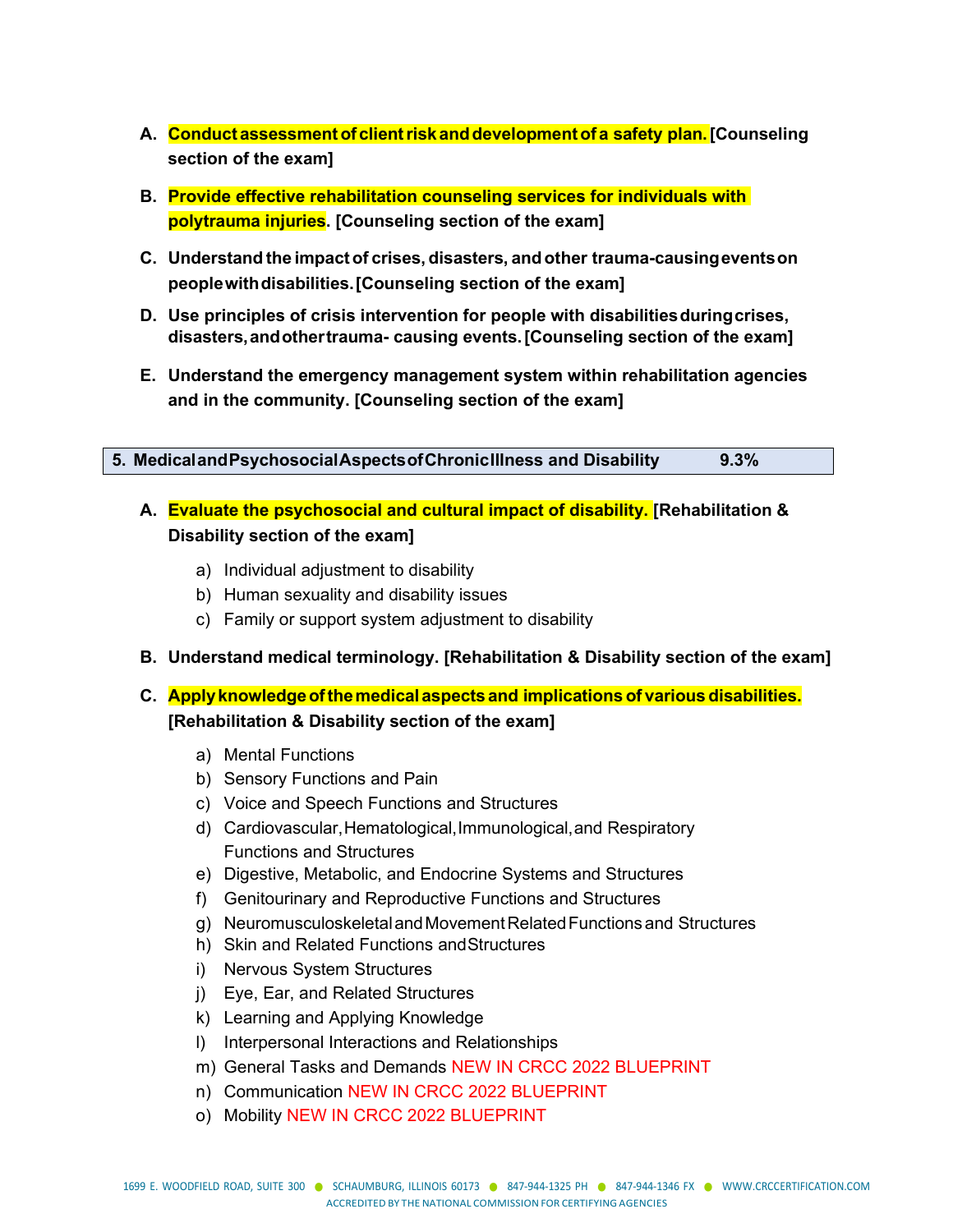- p) Self-Care NEW IN CRCC 2022 BLUEPRINT
- q) Domestic-Life NEW IN CRCC 2022 BLUEPRINT
- r) Major Life Areas NEW IN CRCC 2022 BLUEPRINT
- s) Community, Social, and Civic Life NEW IN CRCC 2022 BLUEPRINT
- **D. Review theimplicationsof medications as theyapply to individuals with disabilities. [Rehabilitation & Disability section of the exam]**
- **E. Address environmental and attitudinal barriers for individuals with disabilities. [Rehabilitation & Disability section of the exam]**

**6. Assessment/Evaluation, Occupational Analysis, & Service Implementation 10.7%**

**A. Understand the vocational implications of functional limitations associated with disabilities. [Rehabilitation & Disability section of the exam]**

- a) Mental Functions
- b) Sensory Functions and Pain
- c) Voice and Speech Functions and Structures
- d) Cardiovascular,Hematological,Immunological,and Respiratory Functions and Structures
- e) Digestive, Metabolic, and Endocrine Systems and Structures
- f) Genitourinary and Reproductive Functions and Structures
- g) NeuromusculoskeletalandMovementRelatedFunctionsand Structures
- h) Skin and Related Functions andStructures
- i) Nervous System Structures
- j) Eye, Ear, and Related Structures
- k) Learning and Applying Knowledge
- l) Interpersonal Interactions and Relationships
- m) General Tasks and Demands NEW IN CRCC 2022 BLUEPRINT
- n) Communication NEW IN CRCC 2022 BLUEPRINT
- o) Mobility NEW IN CRCC 2022 BLUEPRINT
- p) Self-Care NEW IN CRCC 2022 BLUEPRINT
- q) Domestic-Life NEW IN CRCC 2022 BLUEPRINT
- r) Major Life Areas NEW IN CRCC 2022 BLUEPRINT
- s) Community, Social, and Civic Life NEW IN CRCC 2022 BLUEPRINT

## **B. Accessandreviewresourcesforthe assessmentprocess. [Counseling section of the exam]** NEW IN CRCC 2022 BLUEPRINT

- a) Review of case materials for pertinent information NEW IN CRCC 2022 BLUEPRINT
- b) Diagnostic and Statistical Manual of Mental Disorders (DSM)
- c) International Classification of Diseases (ICD) NEW IN CRCC 2022 BLUEPRINT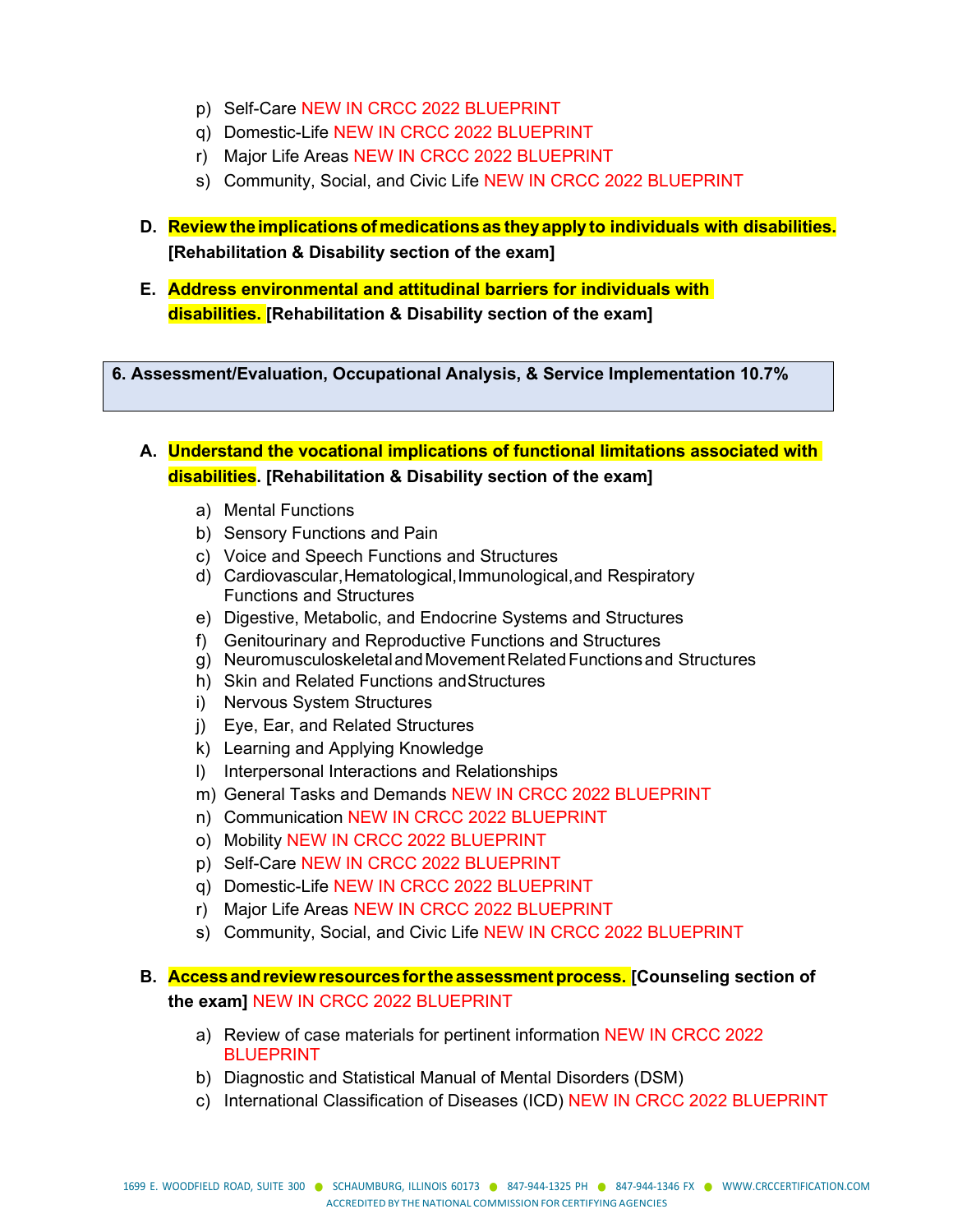#### **C. Refer or conduct informal assessments. [Counseling section of the exam]** NEW IN CRCC 2022 BLUEPRINT

- a) Interviews and initial assessments NEW IN CRCC 2022 BLUEPRINT
- b) Situational assessment/job shadowing/community-based work assessment

#### **D. Refer or conduct formal assessments. [Counseling section of the exam]** NEW IN CRCC 2022 BLUEPRINT

- a) Achievement Tests
- b) Aptitude Tests
- c) Intelligence Tests
- d) Interest Inventories
- e) Career, Work Values, and Maturity Tests
- f) Personality Tests
- g) Psychological/Neuropsychological Tests
- h) Adaptive Behavior/Behavioral Observations
- i) Mental Health Screeners NEW IN CRCC 2022 BLUEPRINT
- j) Learning Styles Tests
- k) Ecological/Functional Capacity Evaluations
- l) Dexterity Tests
- m) Work Samples
- n) Non-Cognitive Tests NEW IN CRCC 2022 BLUEPRINT
- **E. Refer or perform Transferable Skills Analysis (e.g., VDARE). [Counseling section of the exam]** NEW IN CRCC 2022 BLUEPRINT
- **F. Interpret assessment results for rehabilitation planning purposes. [Counseling section of the exam]**
- **G. Perform job analysis. [Rehabilitation & Disability section of the exam]**
- **H. Assessergonomic,jobaccommodation,andassistive technology needs. [Rehabilitation & Disability section of the exam]**
- **I. Advise on job modification and restructuring techniques. [Rehabilitation & Disability section of the exam]**
- **J. Perform labor market analysis. [Rehabilitation & Disability section of the exam]** NEW IN CRCC 2022 BLUEPRINT
	- a) Occupationalandlabormarketinformation(e.g.,DOT,ORS, O\*NET,OOH, other national, regional, or local government labor market sources, private salary surveys)
	- b) Methods and techniques used to conduct labor market surveys
- **K. Use computer-based job matching systems.[Counseling section of the exam]**

**7. Career Development and Job Placement 9.3%**

**A. Understand, identify, and apply career development and job placement strategies. [Rehabilitation & Disability section of the exam]**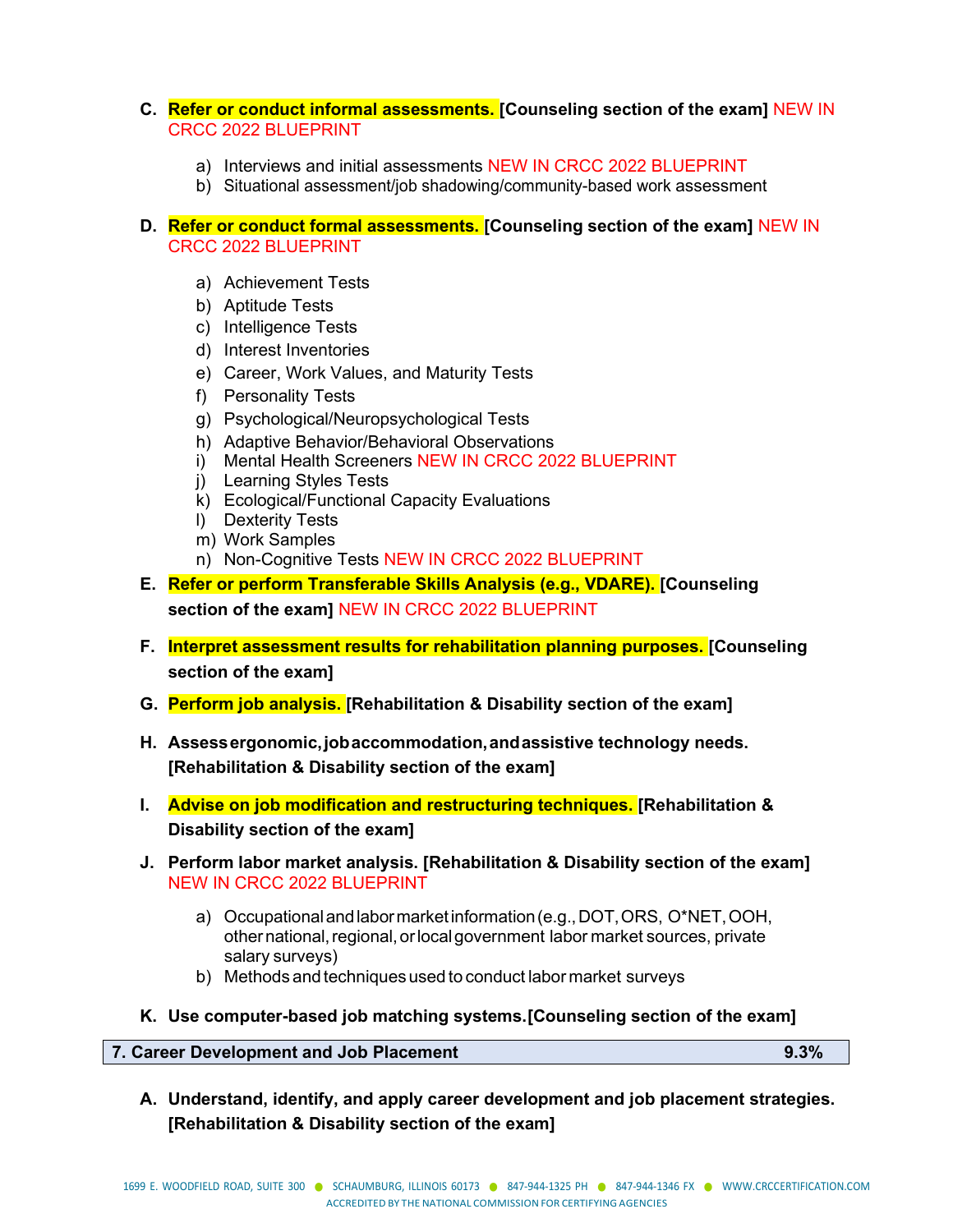- **B. Understand, identify, and apply job readiness, seeking, and retention skills. [Counseling section of the exam]**
- **C. Understandtheuniqueneedsofspecializedpopulations in relation to job development and placement. [Rehabilitation & Disability section of the exam]** NEW IN CRCC 2022 BLUEPRINT
- **D. Understand techniques to develop and retain relationshipswith employerstoassistwithjob development and placement. [Rehabilitation & Disability section of the exam]**
- **E. Understand and identify evidence-based employment models and services tailored to individuals with significantdisabilitiesand/orbarrierstocompetitive employment. [Rehabilitation & Disability section of the exam]**
	- i. Supported Employment (SE)
	- ii. Customized Employment (CE)
	- iii. Individual Placement and Support (IPS)
	- iv. Self-Employment
- **F. Understand the unique needs of individuals with a dual diagnosisintheworkplace andapplyappropriate strategies. [Rehabilitation & Disability section of the exam]**

**G. Understand and apply theories of career development and work adjustment. [Counseling section of the exam]**

- a. Trait-Factor/Person Environment Fit theories.
- b. Personality theories
- c. Developmental/Self-Concept theories
- d. Sociological/Self-Concept theories
- e. Behavioral theories
- **H. Understand, identify, and facilitate the appropriate use ofworkconditioningor workhardeningresourcesand strategies. [Rehabilitation & Disability section of the exam]**
- **I. Understand the effective use of and risks of social media as a networking tool. [Counseling section of the exam]**

#### **8. Business Engagement 7.6%**

- **A. Assist employers with job accommodations for their employeeswith disabilities(e.g.,assistivetechnology, workspace modifications). [Rehabilitation & Disability section of the exam]**
- **B. Provide consultationservicesandtrainingtoemployers/ businesses concerning disability concepts, best practices, and applicable laws (e.g., hiring, return to**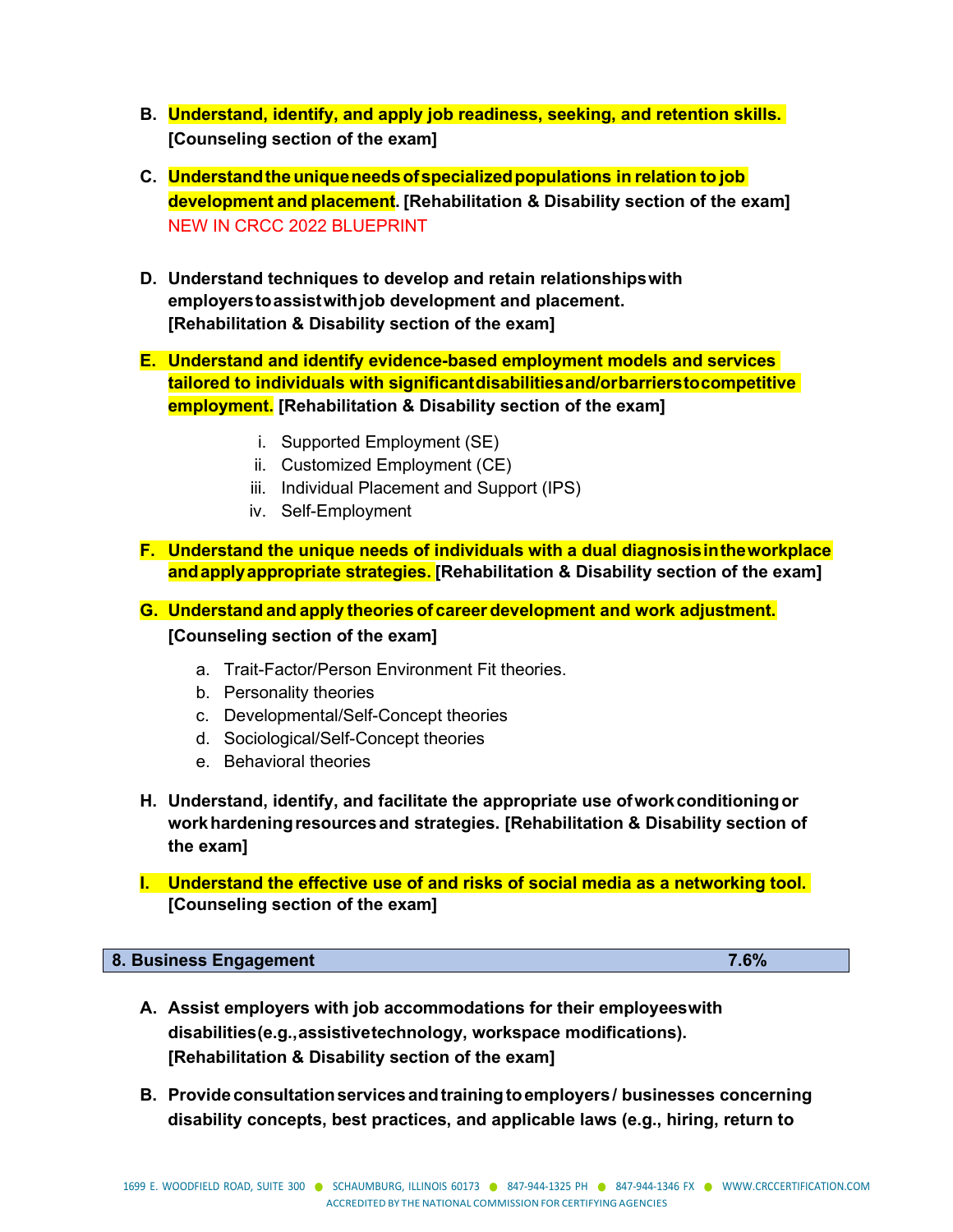**work,reasonable accommodations, and retention). [Rehabilitation & Disability section of the exam]**

- **C. Partnerwithemployers/businessestoaddressneedsand concernsrelatedtohiring andretainingindividualswith disabilities. [Rehabilitation & Disability section of the exam]**
- **D. Understand,communicate,andapplybusiness-focused strategies, techniques, and terminology to improve employment outcomes for individualswith disabilities.[Rehabilitation & Disability section of the exam]**
- **E. Workwithemployers todeveloppipelinesfor employing individualswithdisabilities usingwork-basedlearning and training methods.[Rehabilitation & Disability section of the exam]** NEW IN CRCC 2022 BLUEPRINT
	- a) Apprenticeships NEW IN CRCC 2022 BLUEPRINT
	- b) Internships NEW IN CRCC 2022 BLUEPRINT
	- c) On-the-job training (OJT) NEW IN CRCC 2022 BLUEPRINT
- **F. Understand the dual customer role (e.g., employer and person with a disability). [Rehabilitation & Disability section of the exam]** NEW IN CRCC 2022 BLUEPRINT

| 9. Community Resources and Partnerships | $8.0\%$ |
|-----------------------------------------|---------|

- **A. Understand the programs and services available for specific and underserved populations. [Rehabilitation & Disability section of the exam]**
- **B. UnderstandSocialSecurityprograms, benefits, work incentives, and disincentives. [Rehabilitation & Disability section of the exam]**
- **C. Possessknowledge of fundingsourcesandcommunity resources for rehabilitation services. [Rehabilitation & Disability section of the exam]**
- **D. Provideorfacilitate skillsdevelopment andindependent living services. [Rehabilitation & Disability section of the exam]**
- **E. Provide or facilitate financial literacy training. [Rehabilitation & Disability section of the exam]**
- **F. Understand and refer to services available through client advocacy programs (e.g., Client Assistance Program [CAP], legal aid). [Rehabilitation & Disability section of the exam]**
- **G. Refer to and partner with one-stop career centers and**
	- **a. other community stakeholders. [Rehabilitation & Disability section of the exam]**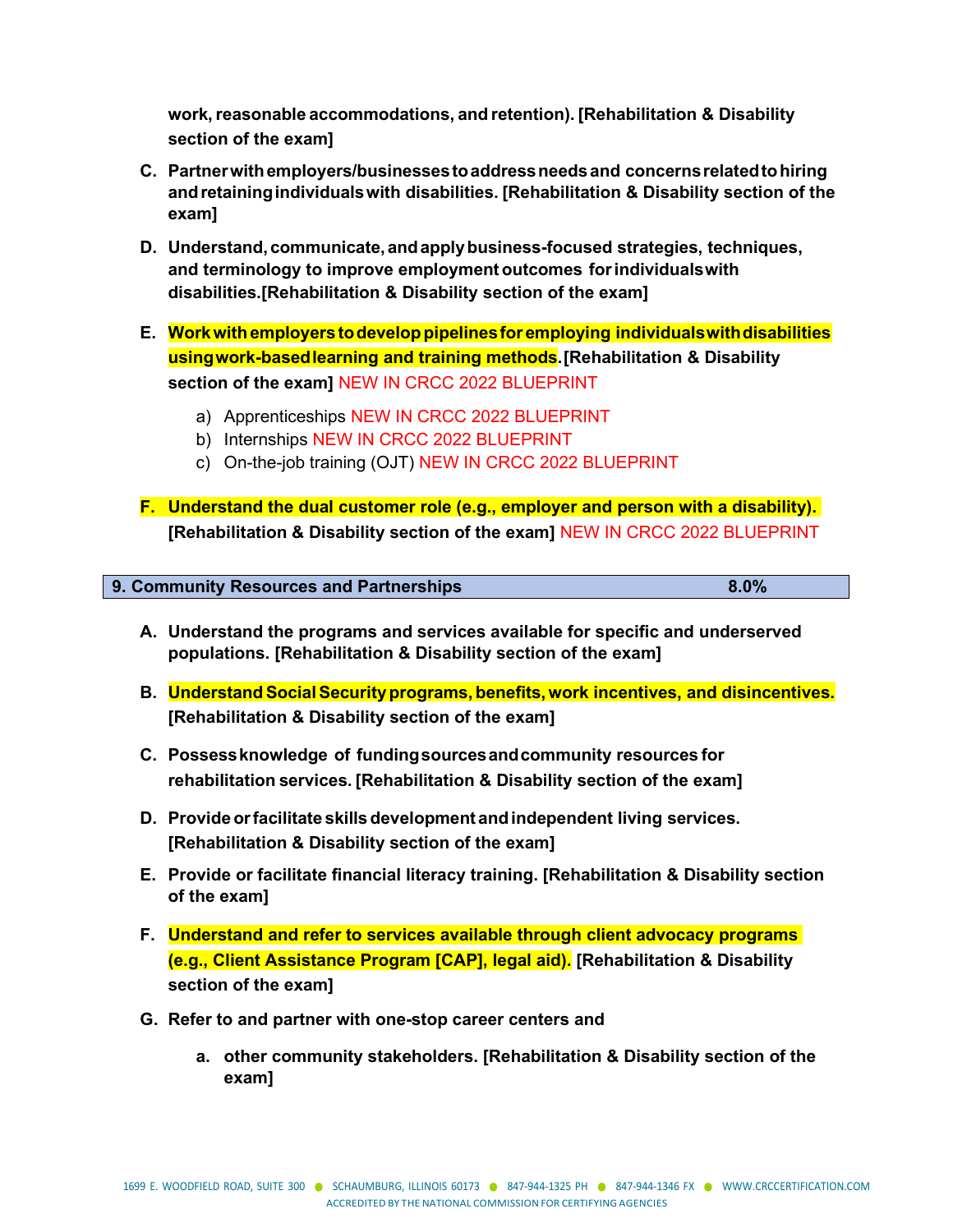- **H. Understand and facilitate life care planning and life care planning services. [Rehabilitation & Disability section of the exam]**
- **I. Advocate with community partners for full community inclusion for people with disabilities. [Rehabilitation & Disability section of the exam]** NEW IN CRCC 2022 BLUEPRINT
- **J. Provide or facilitate counseling on the impact of employmentoncommunity servicesandbenefits.[Rehabilitation & Disability section of the exam]** NEW IN CRCC 2022 BLUEPRINT

#### **10.Case Management 10.0%**

- **A. Understand and apply the case management process. [Counseling section of the exam]**
	- a) Case finding
	- b) Planning
	- c) Service coordination
	- d) Referral to and utilization of other disciplines
	- e) Advocacy
- **B. Complete case recording and documentation. [Counseling section of the exam]**
- **C. Understand and apply negotiation, mediation, and conflict resolution strategies. [Counseling section of the exam]**
- **D. Understand and apply the principles of caseload management. [Counseling section of the exam]**
- **E. Understandandaddress institutional andsocialbarriers thatimpede access, equity, and success for clients. [Counseling section of the exam]**
- **F. Apply techniques forworkingwithindividualswith limited English proficiency orvaried communication methods. [Counseling section of the exam]**
- **G. Understand and apply principles, models, and documentation formats for biopsychosocialcase conceptualization and treatment planning. [Counseling section of the exam]**

#### **11.Health Care and Disability Management 7.3%**

- **A. Understand and provide appropriate medical intervention resources. [Rehabilitation & Disability section of the exam]**
- **B. Understand the diversity of healthcare benefits, delivery systems, andthe impactof servicesonindividualswith disabilities. [Rehabilitation & Disability section of the exam]**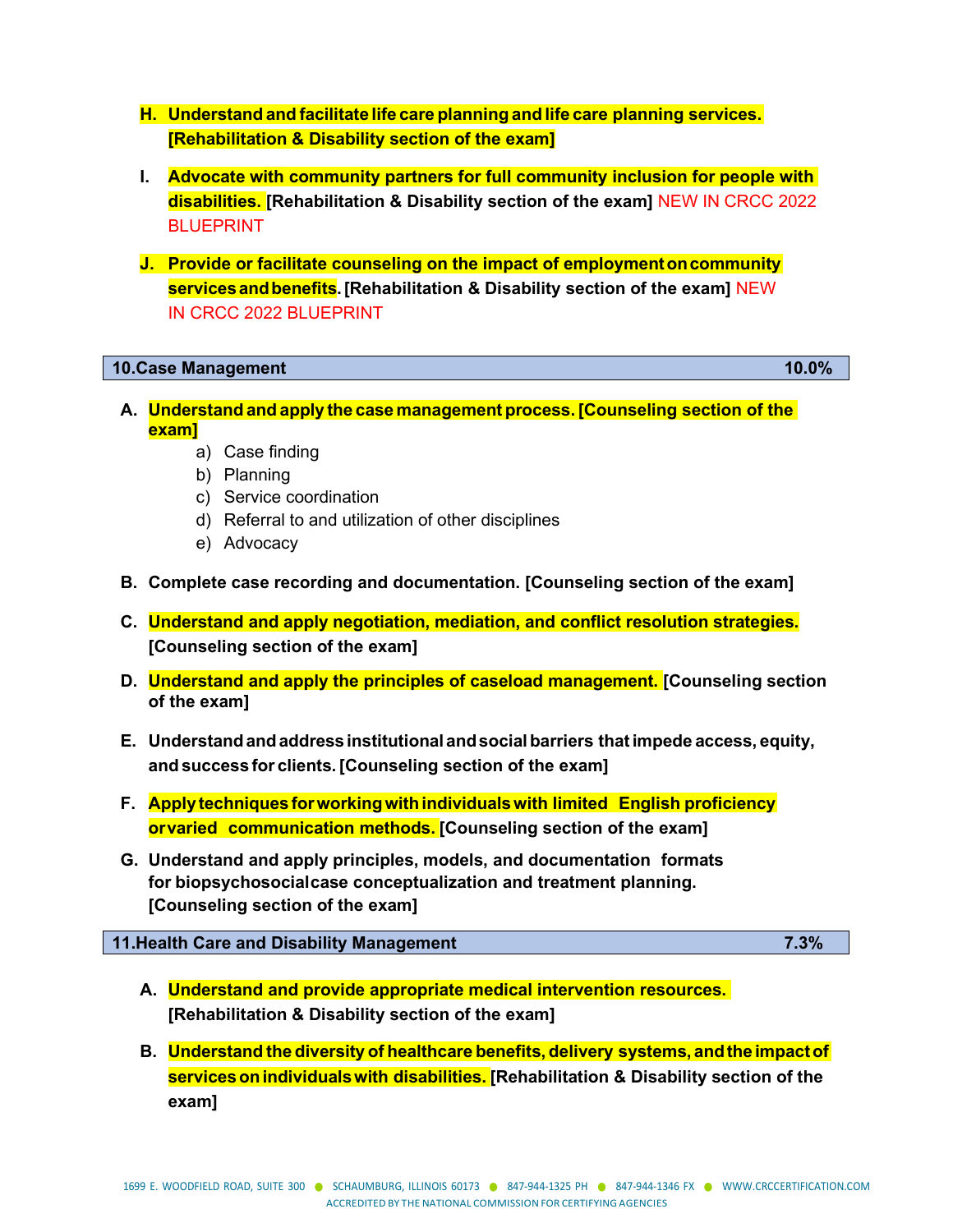- **C. Understand and collaborate with health promotion and wellness providers regarding strategies for peoplewith chronic illness and disability. [Rehabilitation & Disability section of the exam]**
- **D. Understand different insurance programs (e.g., Medicare,Medicaid,group andindividual,short-and long-termdisability,personalinjuryno-fault liability).[Rehabilitation & Disability section of the exam]**
- **E. Understand and apply disability prevention and management strategies. [Rehabilitation & Disability section of the exam]**
- **F. Understand the variability of workers' compensation laws and practices. [Rehabilitation & Disability section of the exam]** NEW IN CRCC 2022 BLUEPRINT

**12.Research, Methodology, and Performance Management 5.3%**

- **A. Understandstatistics and psychometricconcepts related to measurement.[Counseling section of the exam]**
	- a. Validity
	- b. Reliability/ Standard Error of Measurement
	- c. Norms
	- d. Scaled and StandardScores
	- e. Percentiles
	- f. Distributions/Bell Curve
	- g. Norm- and Criterion-Referenced Measurement NEW IN CRCC 2022 BLUEPRINT
- **B. Understand research methods (e.g., surveys, case studies) and data analysis. [Counseling section of the exam]**
- **C. Assessresearchliteraturerelatedtoevidence-based practice. [Counseling section of the exam]**
	- a. Research databases (e.g., EBSCO, PsycINFO, MEDLINE)
	- b. Ability to select between various levels of evidence-based research(e.g.,subject matterexpertstothesystematicreviews and meta-analyses goldstandard) NEW IN CRCC 2022 BLUEPRINT

### **D. Comprehendconcepts and principles oforganizational development and stakeholder management. [Counseling section of the exam]**

- a) Effectivemanagementofservicesandprograms,including areassuchas administration,finance,benefitsystems,and
- b) accountability
- c) Strategic planning techniques and budget planning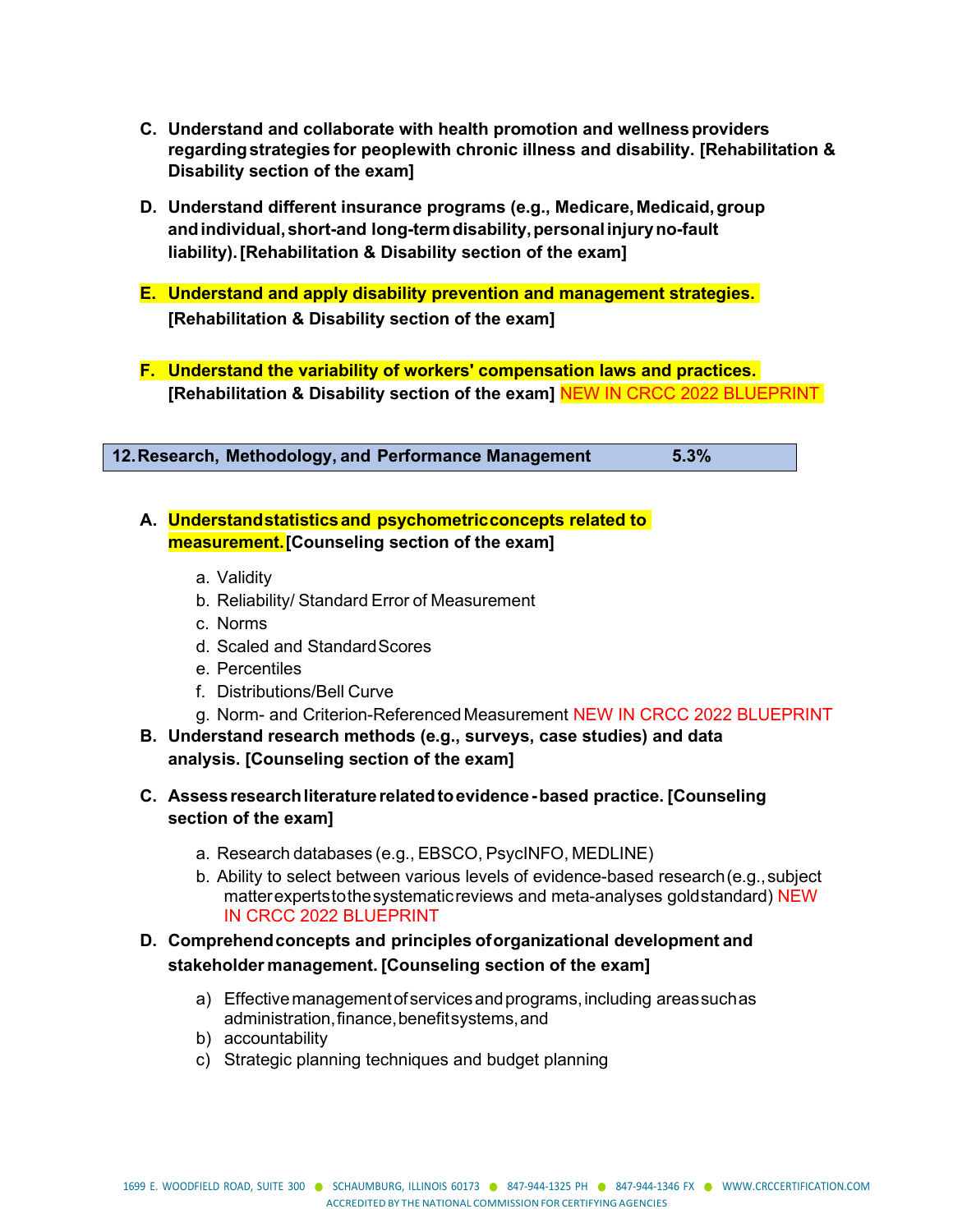# **E. Understand program evaluation procedures for assessing the effectivenessof rehabilitation services and outcomes. [Rehabilitation & Disability section of the exam]**

Additionally, CRCC is recommending the following changes:

THE LEARNING ENVIRONMENT: FACULTY AND STAFF (pp. 4-5)

#### **Recommendations:**

Under Faculty & Staff - Z "…Core counselor education faculty must meet one of the following **Delete the following language:**

- 1) have earned doctoral degrees in counselor education, preferably from a CACREP accredited program, or
- 2) have related doctoral degrees and have been employed as full-time faculty members in a counselor education program for a minimum of one full academic year before July 1, 2013, or
- 3) have (a) been employed as a full-time faculty member in a CORE-accredited master's program prior to July 1, 2017, or (b) graduated from a rehabilitation doctoral program prior to January 1, 2018."

**Replace the standards language above with inclusive language emphasizing knowledge, skill, and experience vs. the type of program they graduated from.***:* "Core counselor education faculty must have the necessary knowledge, skills, and experience needed to teach in a Counselor Education program. Faculty teaching Clinical Rehabilitation or Rehabilitation Counsleing Programs must hold the Certified Rehabilitation Counselor (CRC) credential. Faculty holding the CRC demonstrate both a minimum level of competence in working with people with a disability and have a rehabilitation counseling identity.

#### **In Addition:**

1. Allow graduates of non-CACREP programs to petition to become core faculty members. Establish criteria or a pathway for prospective faculty to demonstrate through master's level counselor education, professional activities, scholarship, and/or credentials (such as a certification as a CRC) that they have a rehabilitation counseling professional identity.

#### **FOUNDATIONAL COUNSELING CURRICULUM (pp. 12-17) Recommendation:**

Change the third sentence in the first paragraph of the FOUNDATIONAL COUNSELING CURRICULUM section on page 12 to read "Ethical behavior, diversity, **disability inclusion,** and critical thinking are integral to counselor preparation and should be infused throughout the curriculum."

Disability inclusion is a concept that should be clearly infused throughout the eight core curriculum areas. Currently in Draft 2 there is only one mention of disability in the eight core curriculum areas in the Lifespan Development section l. "models of psychosocial adjustment to illness and **disability**" on page 14.

#### **ENTRY LEVEL SPECIALIZED PRACTICE AREAS. (p.22)**

As the standards continue to evolve and develop, **we are recommending** CACREP extend the 2023 sunset clause until 2025. This provides for an extended pathway for the current dual